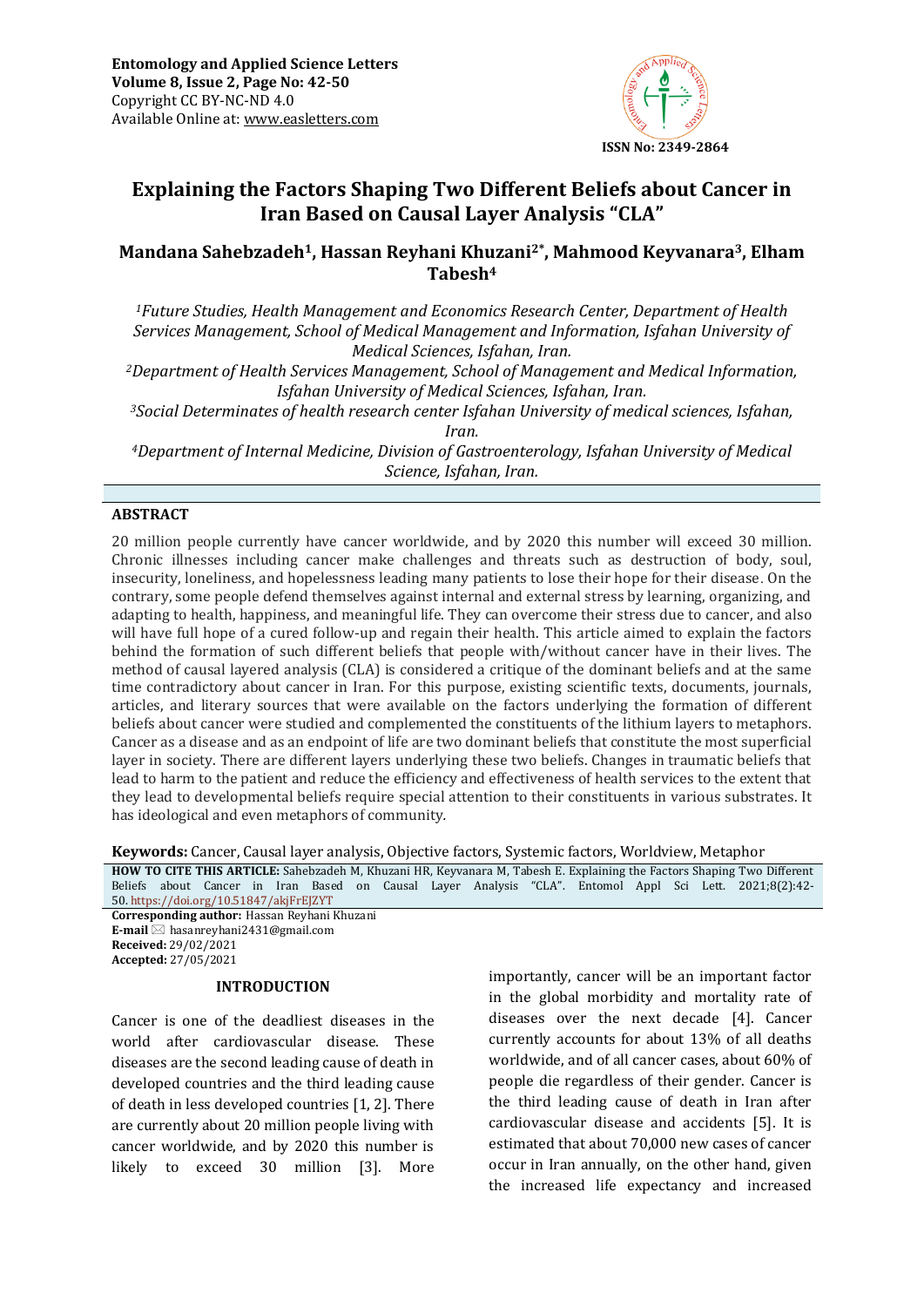percentage of aging in the population, the incidence of cancer will increase over the next decade [5]. According to the GLOBACAN 2012 report, that number will grow to 12,9700 by 2025 (35 percent increase). There are now more than 30,000 cases of cancer deaths in the country each year. According to the GLOBACAN 2012 report, the number of cancer deaths in Iran in 2025 will reach 83140 [6]. There is a wide range of diseases, each with its own etiology, treatment, and prognosis.

Most people with cancer experience a period of psychological stress. In some patients, this stress is controlled and does not lead to lateonset mental problems and can be considered a natural adaptation reaction, but some patients experience severe psychological problems that cause their quality of life and their daily functioning decrease [7, 8]. The importance and impact of cancer on the individual and society are to such an extent that it provides a complex network of physical, mental, familial, and social and economic problems in the human and social dimensions [9]. The experience of cancer as a difficult situation creates feelings of vulnerability in the patient that affects his or her coping mechanism [10]. Cancer crises cause a lack of balance and coordination, thought, body and spirit [11]. Cancer patients who are suppressing their feelings about the disease become strangers day-to-day to their existence and are less likely to allow new experiences to enter their minds as a result of pessimistic thoughts, the overwhelming state of being tired of life, feeling lonely and fearing death [7]. At this time, these people feel that their life is over and that no escape from illness except death in which they are desperately seeking neither treatment nor enjoyment of their lives. But others, given the beliefs and values that have been institutionalized over many years, are struggling with the difficulties of living even when suffering from a serious illness such as cancer with appropriate procedures to address them. These people are hopefully following the cure for cancer as a disease that anyone can have in their lives and hopefully benefit from this approach in the enjoyment of physical, mental, family, and social benefits of their lives [7, 12].

To this end, the Casual Layer Analysis (CLA) method was used to explain the factors that

make up the dominant beliefs about cancer; it is one of the methods that help researchers identify the various factors that trigger a phenomenon at different levels. Causal Layered Analysis is a method that seeks out the superficial and superficial underpinnings of a subject to discover the underlying systemic. structural, and worldview of the subject [13, 14]. It thus allows for a range of meanings related to the subject to be identified and placed within a broader social structure within which it is felt and experienced [15]. The layered analysis examines the causes of the issue in four levels, as shown below **(Figure 1).**



The layer of objective or litany of issues looks at the most objective level of the future and requires no particular analytical skill to understand it. In this layer, the future will be widely accepted by the masses of data and information that is disseminated in the mass media. The layer of social causes looks at economic, cultural, political, and historical factors. Lithuanian data and information is described and questioned at the second level. ee: At layer three, deeper assumptions, reasoning, worldviews, and ideological unconscious are identified. It seeks to understand structure, worldview, and discourse, which not only support the epistemic claims of the future, but also legitimize these claims and form the root causes of the objective issue, the first layer. Layer four expresses the emotional dimension of the unconsciousness and seeks to understand the signs and metaphors that are subconsciously shaped, forming the worldview and dominant discourse that generate social causes and the objective question.

It can also be acknowledged that the formation of such contradictory beliefs among individuals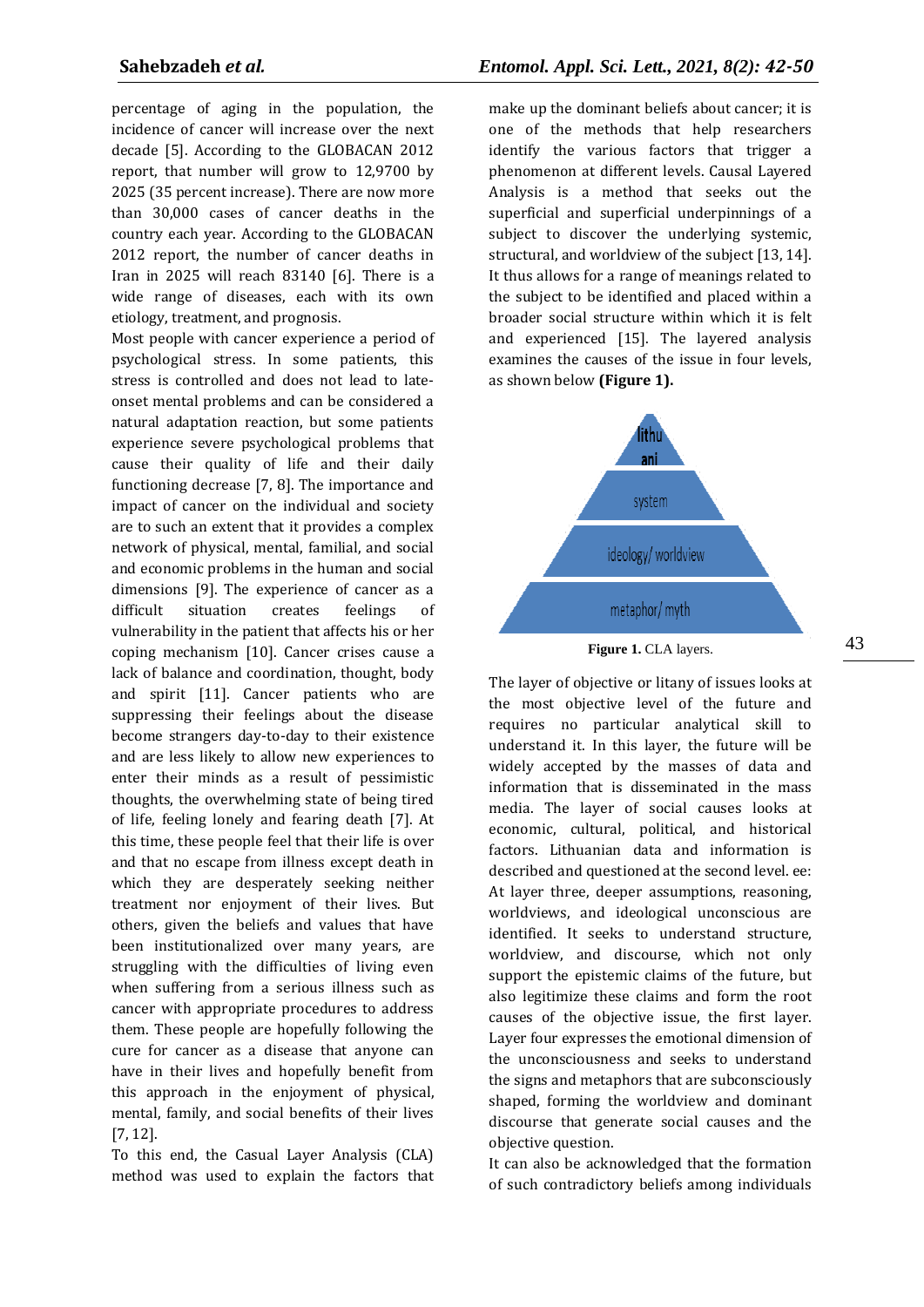in society is due to the more fundamental factors that the purpose of this essay is to explain, which can ultimately deepen the views of managers and health planners should be used especially in the cancer sector of the country.

#### **MATERIALS AND METHODS**

What we were looking for in this article was to express the constituent cases of two opposing approaches to cancer as a disease and cancer as the end-of-life (catastrophic disease) under the systemic, ideological, and mythologicalmetaphorical layers by the method of casual layer analysis.

Here we examined the available scientific texts, documents, journals, articles, and written sources that were relevant to the factors that shaped different beliefs about cancer and the factors that constituted the Lithuanian layers to metaphors after that the CLA was completed.

#### **RESULTS AND DISCUSSTION**

According to studies conducted in different sources, and as shown in **Table 1** there are two main beliefs about cancer that can be described as two scenarios at the level of the Lithuanian layer: 1- Cancer scenario as a disease 2- Cancer scenario as endpoint or disaster.

| <b>Table 1.</b> Cancer from two perspectives             |                                                 |
|----------------------------------------------------------|-------------------------------------------------|
| <b>Scenarios</b>                                         |                                                 |
| The first scenario                                       | Second scenario                                 |
| Lithuanian level                                         |                                                 |
| Cancer as a disease                                      | Cancer as an endpoint (disaster)                |
| System-level                                             |                                                 |
|                                                          | - Failure of treatment in affected people       |
| - Medical and technological advances in cancer treatment | - High mortality rate in patients               |
| - Better treatment of patients in recent years           | -Low survival rates in some types of cancer     |
| -Increased treatment facilities                          | - High cost of cancer care                      |
| - Perform screening programs                             | - Lack of fair treatment support                |
|                                                          | -Cancer side effects                            |
| Ideological level and worldview                          |                                                 |
| - Faith, Belief, and Spirituality                        | -Disease (cancer) acts as the appeal of actions |
|                                                          | - Being impatient of cancer                     |
| Metaphor - Myth                                          |                                                 |
| - «There is so much hope in despair»                     |                                                 |
| -« The end of the night is white»                        | - Any stone in front of the cranky              |
| - «You have to live as long as until Anemones»           |                                                 |

 $T$ **Table 1. C**  $\alpha$  perspectives  $\alpha$ 

Source: Author's findings

# Scenario One: Cancer as a disease

## *Lithuanian level*

Many people, given the beliefs and values that have been institutionalized over many years, face the difficulties of life while accepting that they are trying to take appropriate steps to fix them. Among these difficulties is a variety of diseases and boredom, of which cancer has long been recognized as the most serious of these. However, these people in the event of a serious illness such as cancer, still take their previous practice and view it as a disease that may affect anyone in their lives and, of course, with the attention to the progressive approach they seek to healing and the psychological, physical, family and social benefits of this approach. There are several reasons for adopting such thinking and beliefs.

#### *System level*

In the past, cancer was considered an incurable disease, but with recent advances in treatment, it has been cured in many cases and can be considered a chronic disease in which the patient needs self-management of his/her own life [12, 16]. Various therapies are used in cancer management including chemotherapy, radiotherapy, surgery, hormone therapy, immunotherapy, biological therapies, and cryotherapy [17].

Radiotherapy is an important part of cancer treatment today, with almost two-thirds of cancer patients being treated with radiation. One of the most important strategies in the treatment of cancer in the era of "precision medicine" is the improvement of photontherapy technology as well as in the treatment of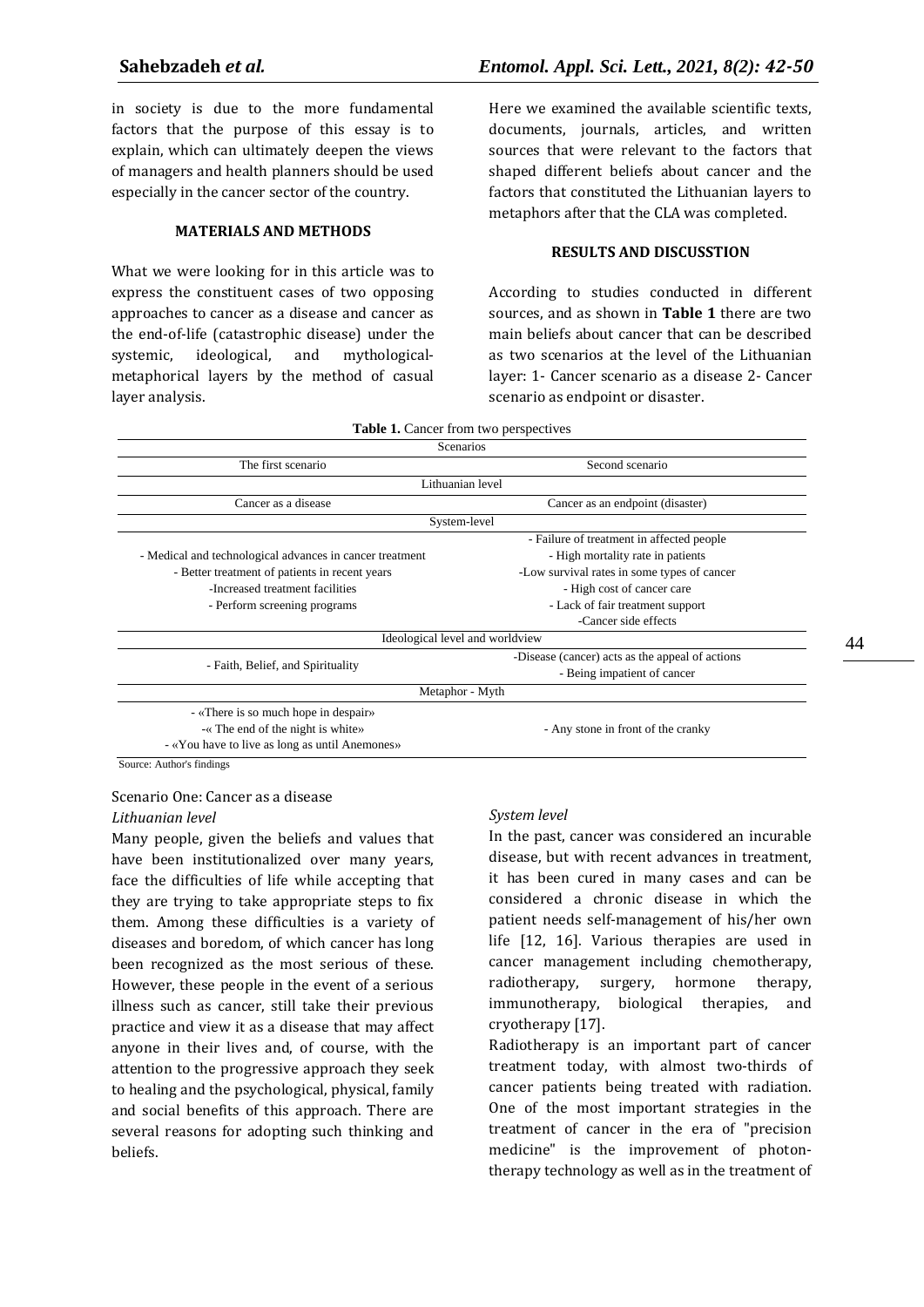pregnant particles to increase the "radiation dose adjustment" to the target volume.

Other advances in photon-therapy are 3-D advanced therapy, which incorporates various IMRT "intensity-modulated radiotherapy techniques" [18]. The personal medicine horizon is a new chapter in medicine that makes use of one's genetic profile to make decisions that will guide the specialist in the prevention, diagnosis, and treatment of the disease. Traditional standard treatment "a proper pattern and consistent model for all" has not been fully effective in achieving clinical treatment. Over 75% of cancer patients have not responded appropriately to this drug therapy [19].

Other medical advances made by cancer specialists over the years include the use of IncRNA in the treatment of cancer, which can help to develop a cancer treatment. This treatment specifically targets the cancerous tissue in addition to being specific to the patient and therefore their application is to avoid damaging the healthy tissues associated with the cancerous tissue. Manipulation of the expression of these components of the gene function of these molecules can play a key role in the treatment of cancer [20].

Another advancement in treating cancer is the use of immuno-toxins. Immunotoxins selectively target cancer cells and have the potential to identify and target their antigens [21].

The extraction of antitumor or toxic compounds from other marine organisms is another development that has taken place over the years. Between 1996 and 2007, more than 590 antitumor compounds from these marine organisms have been extracted that had a lot of positive effects to treat cancer [22, 23].

Concerning better treatment for patients, it should be noted that mortality rates of all cancers decreased by 1.8 in men and 1.6 in women, and this trend continues. Studies in Iran have also achieved a 5-year survival rate of between 47% and 50%, indicating that half of the patients have been treated and survived for more than 5 years [1]. The mortality rate per 100,000 indicates that the rate of death from pancreatic cancer has decreased from 1.16 in 1999 to 0.73 in 2004 and has been declining. However, among gastrointestinal cancers, pancreatic cancer is one of the deadliest cancers [24]. Today, nearly two-thirds of cancer patients

are treated with radiotherapy, with more than 80% being exposed to X-rays and about 8.8% being exposed to high-energy pregnant particles [18]. In the past, however, these patients were devoid of this treatment and eventually died. Progressive prostate cancer is treated in a significant number of patients with chemotherapy and hormone therapy or androgen deprivation [21].

What is most important in the better treatment of patients is increased facilities. In the late 1950s, there were 558 treatment facilities with 57,927 beds nationwide which was inadequate according to the country's population. About 40 years later, PHC has been associated with a 100% coverage increase in the urban and over 94% of the country's rural population. In those years, only 37% of cities in the country had hospitals while that figure has now reached more than 94 percent. At present, the number of active hospitals in the country is 910 and the number of hospital beds is 148,000, compared to 558 and 56,000 in 1978, respectively. The number of physicians in the country, including general practitioners and specialists in various fields in 1978, was about 14,000, and with a population of about 36 Million, there were about 9/3 physicians for every 10,000 people. According to the World Bank, the physician index has improved sixfold in the postrevolutionary period [25, 26].

This qualitative and quantitative growth in health facilities has led to improved diagnostic, therapeutic and supportive indicators of a variety of diseases and, consequently, to the types of cancers, leading to increased services, remediation, increased hope and resilience, and ultimately cancer acceptance as a treatable disease among patients and other members of society. In this regard, what has been accepted as a slogan and a belief by the general public and health policymakers is the slogan of prevention better than cure; secondary prevention (screening) involves measures based on early detection of cancer in individuals with no symptoms that are at the first stage of the disease. The fecal occult blood test (FOBT), flexible sigmoidoscopy, colonoscopy, and several other tests and examinations are the main tests for cancer screening nowadays processing with reasonable costs in health centers [1]. Performing such screenings will lead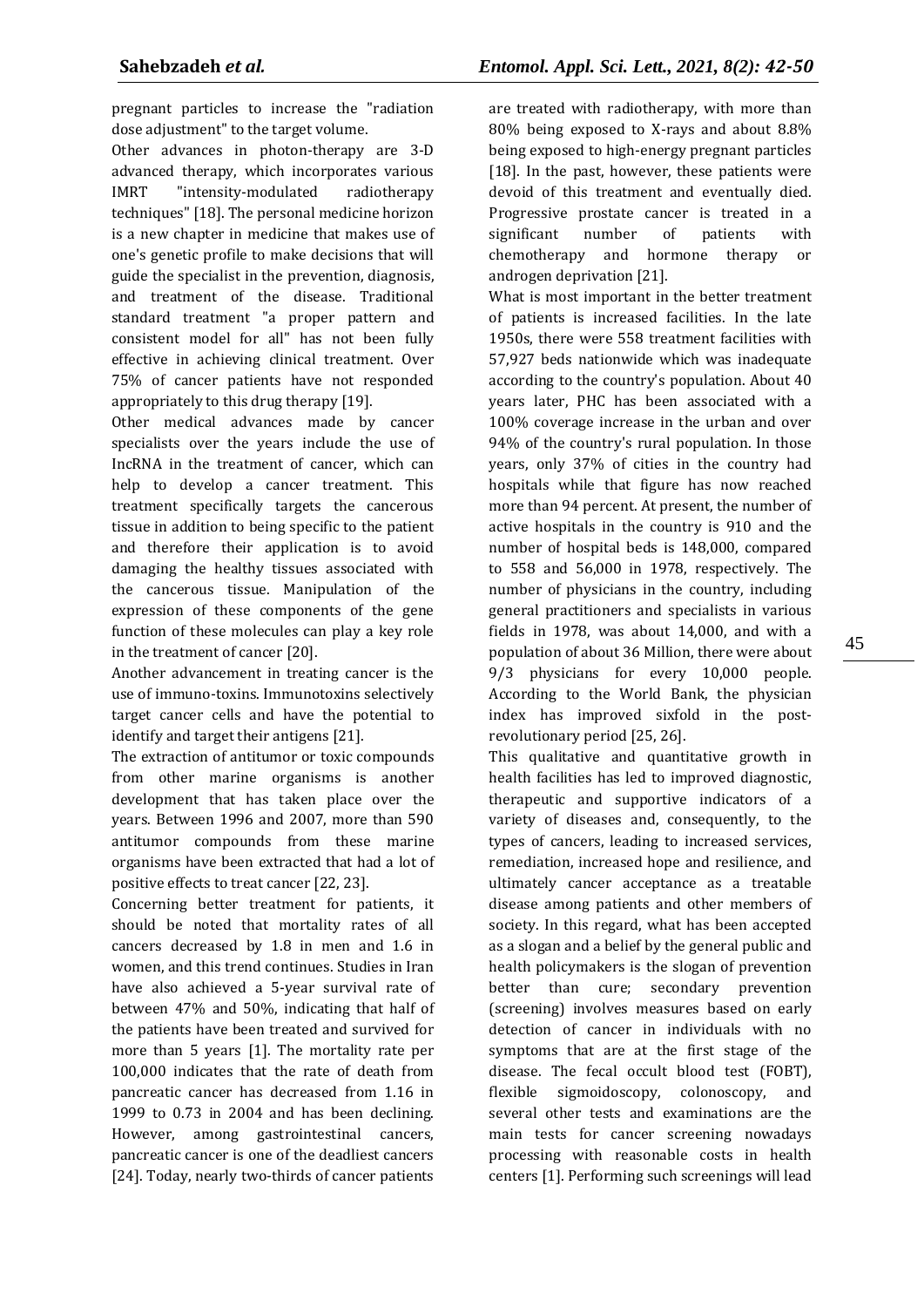to early identification and treatment of patients in the early stages of the disease.

# *Ideological level*

Spirituality can provide supportive resources for the individual as well as indirectly through the influence of hope, leading to greater psychological adjustment. Spirituality teaches self-control, and high levels of self-control help to increase resilience and reduce the effects of stressors on life. According to patients express, spirituality in them creates a feeling of support from the transcendent force. As a result, spirituality, by affecting a person's emotion regulation, leads to his or her adjustment to the disease [12]. Religious teachings have seen many cases of the need for people to follow current treatments for illness on the one hand and the belief in healing the essence of God as the cause. A hadith from the Prophet Muhammad (peace be upon him) says: «إِنَّ اللَّهَ أَنْزَلَ الدَّاءَ وَ الدَّوَاءَ وَ جَعَلَ لِكُلِّ دَاءٍ دَوَاءً و…». َ

ِ God sent down pain and medicine and prescribed medicine for every disease "(Bihar al-Anwar, vol. 59, p. 76). Therefore, in these teachings, while there is a firm belief in the healing of God, there is also a recommendation for medicine, but medicine is regarded as the conduit of God's grace, not independently of effect. Many cancer patients due to this issue have followed this cure and have accepted the disease without fear or worry, seeking routine remedies while hoping for God to heal. Without the spiritual health of one's biological, psychological, and social aspects, one cannot function properly and cannot attain maximum potential [12].

Another area of belief in this is the beliefs of Bruno Groenick (1959-1906) and the like. He believed that God was the main healer, not man, and that there was no incurable, and impossible for God. He always said, "Believe, trust me, heal the divine power." He had many fans in his day and there are still many who, with a tendency to believe in him, have a positive approach to treating their serious illnesses like cancer.

*Level of myth-metaphor*

"There is so much hope in despair

The end of the night is white"

In this proverb lies the spirit of expectation and always gives hope to the future. Hope keeps

every human being alive. As long as there is hope in every human being, one has the power of life. A person who is ill, even though suffering from a serious illness such as cancer, would be better off if he hoped to receive treatment in various physical, psychological, social, and familial respects, even if they were better treated in terms of medication and medicine. This leads to more positive results in the treatment of these people.

"You have to live as long as anemone exists". This is a small piece of poetry by the famous contemporary Iranian poet "Sohrab Sepehri" that has become a proverb because of its widespread use in the public and is aimed at those who make the smallest assets are well used and happy with them. They look at the events around them positively and use their possessions with hope.

# *Second Cancer Scenario as EndPoint (Disaster) Lithuanian level*

Some people in the community for a variety of reasons, as soon as they experience a disaster in their lives, are completely frustrated even if they are small and accept failure at the very early stages. If this unfortunate event is one of a variety of cancers, the conditions are much worse, especially because spontaneous cancer is a worrying issue in people's minds due to its historical background. These people feel that their life is over and that there is no escape from the disease except death. In these conditions, they are neither desperately seeking treatment nor enjoying their lives. For example, in one study of cancer patients undergoing chemotherapy, 33% of patients had lower than average expectations of treatment outcome. There was also a statistically significant difference in hope rates between men and women, indicating lower levels of hope in women.

# *System level*

Cancer is a life-threatening disease that causes more than 7.6 million deaths annually [12]. Cancer in Iran is the third leading cause of death after cardiovascular disease and accidents, with more than 30,000 annually [18]. For example, about 700,000 deaths from gastric cancer are reported worldwide each year, making it the third leading cause of death among Iranians and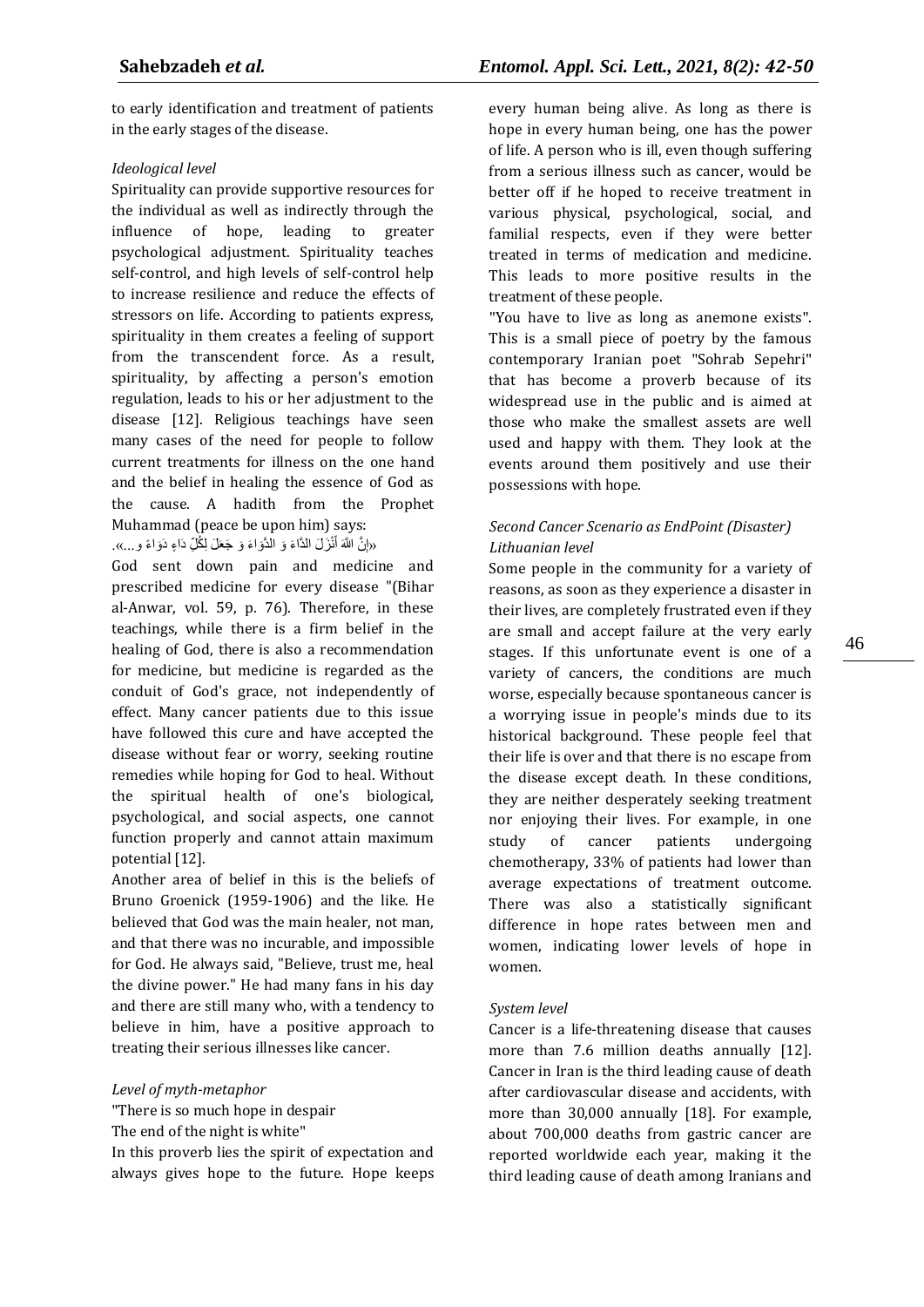the first leading cause of cancer deaths among men and the second-highest among Iranian women [19]. The survival rate of this cancer after 5 years is estimated at 50%. Pancreatic cancer, which is deadly cancer that has a very low survival rate and only about 4 percent of patients experience more than 5 years of survival, and 5 years of survival happens only 25 to 30 percent after surgery [24]. Prostate cancer is treated at different stages, depending on the grade of the tumor and the estimated life expectancy. However, the ideal treatment for this disease has not yet been found and the efficacy of treatments varies depending on the rate of cancer progression. Progressive prostate cancer is treated with chemotherapy or hormone therapy or androgen deprivation, but after the initial response to these therapies in many patients, it causes androgen resistance, which is termed androgen-independent prostate cancer (AIPC), and it is said to have no effective treatment at present [21]. The development of refractory cancers and the failure of treatment in many other cancers are also expected.

This high number of deaths and low survival in some types of cancers as well as the failure to treat some types of cancers reinforce the intellectual background of cancer being incurable or untreatable. As soon as they are aware of the disease, they feel they are getting closer to the end of their lives.

On the other hand, cancer treatment is costly so that it can not only endanger one's life and wellbeing but also endanger the patient's financial security [10]. Global cancer costs in 2008 were about \$ 895 billion (1.5% of GDP) and shortly in 2010 reached \$ 1.16 trillion (2% of GDP) [6]. The cost of cancer is 19 percent higher than the economic cost of cardiovascular disease (GLOBOCAN2012). Cancer patients are covered by their own out-of-pocket, health insurance, or social support. Cancer in the world, regardless of its type, costs about \$ 2,000 to \$ 3,000 per month [10, 27-30]. Given that the minimum salaries of public and non-governmental employees in Iran are less than \$ 300 per month, these costs are very significant but also catastrophic. This frustrates patients to receive appropriate medical care and prevents them from continuing treatment. In this condition, the patient can only wait for the last moment with complete frustration.

Although basic insurance services and NGOs in Iran have reduced patients' costs of treatment, their actions do not cover other indirect and non-medical costs and psychological costs of cancer. While these costs can even equal treatment costs [10, 27-30].

Another important issue in this regard is the lack of access to fair treatment and support; in Iran, one of the major causes of death and other adverse consequences of breast cancer is due to late access to women [31]. Researchers attribute the high rate of cancer deaths to women due to the late diagnosis of the disease. Studies in the UK show that meeting with a primary care physician is the first step in diagnosing a symptom for the majority (80%) of cancer patients [31].

Studies on equitable access to specialized health services indicate an imbalance in the distribution of these facilities. For example, 67.4% of people have reported access to health care facilities as a reason for their migration from the villages around Yazd to Yazd, and only 3/7% did not consider access to health care to be their cause of migration [32].

There is a positive relationship between the availability of health services and the use of services. In a survey of Kermanshah city, 51.49% of the population and 50.75% of total households lack proper access to health care facilities [33]. The findings of this study were in line with the findings of other studies in Iran regarding the spatial distribution pattern of hospital centers was coincidental with organic and unplanned growth [33].

The unfair distribution will prevent citizens from availing themselves of health care facilities tailored to their needs. This case is much more sensitive to cancer because the less access to specialized treatment centers, the less likely they are to use, which reduces timely diagnoses and reduces treatment success and survival rates, and the death rate will increase; in that case, the old thinking of cancer incompatibility is reinforced.

Another factor affecting the development of the second scenario is the drug side effects of cancer. In general, drug side effects account for about 10 percent of hospitalizations and cause about 100,000 deaths a year; 6 percent of hospitalized patients show side effects [17].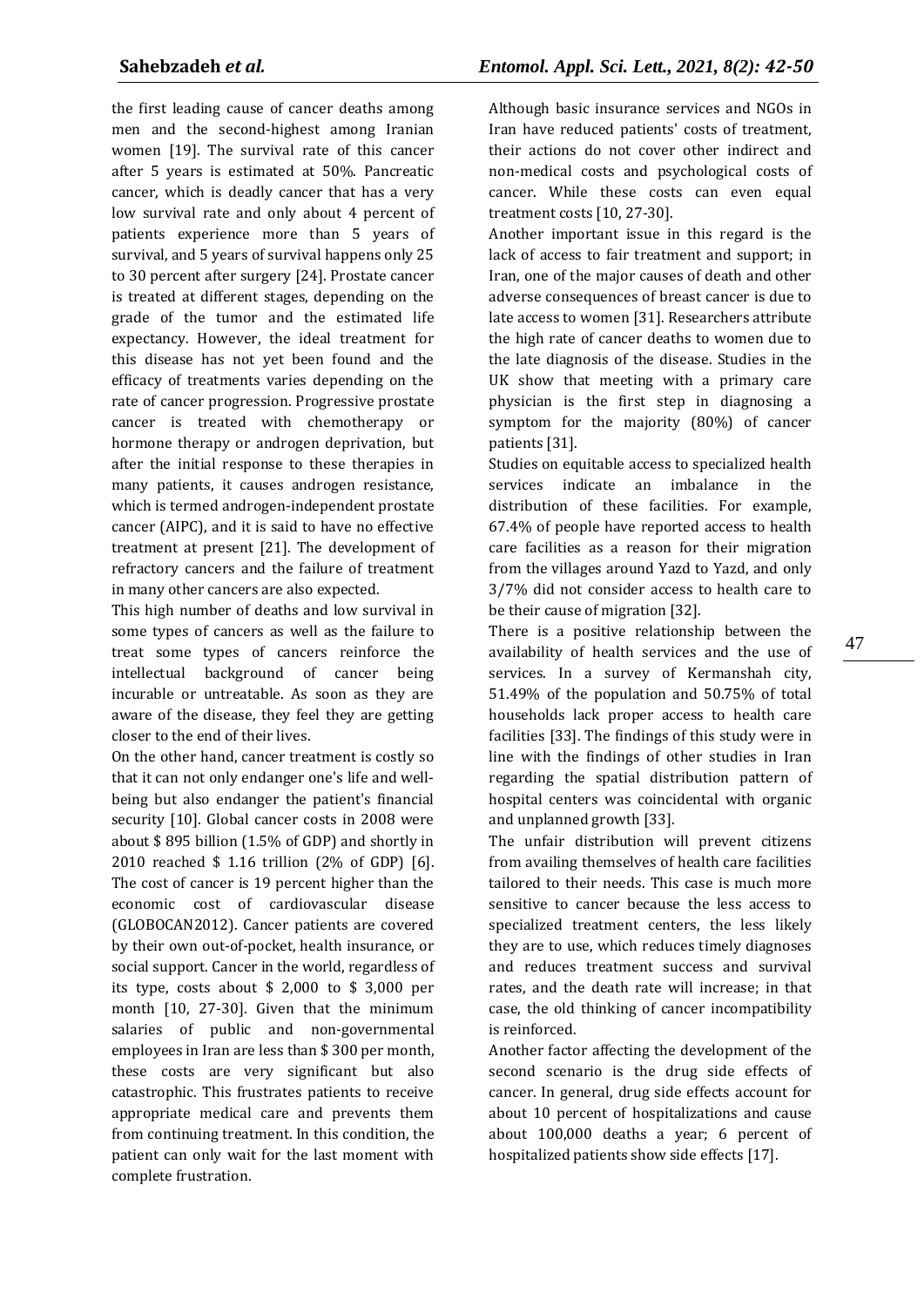There are many therapies used in the management of cancer, including chemotherapy, etc. The use of chemotherapy drugs is generally associated with various serious and non-serious side effects. The most common of these are nausea with or without vomiting, diarrhea, loss of consciousness, skin and nail darkening, bone marrow suppression, mucositis, ovarian failure, hyper Orisemia, neuropathy, cardiomyopathy, hemorrhagic cystitis, renal problems, and electrolyte [17].

One study has shown that 22 anticancer drugs have been associated with 25 serious complications after the FDA approval between 2000 and 2002 [34]. A total of 431 adverse events were observed in the study of the side effects of chemotherapy in gastric cancer patients in Mashhad medical centers [17].

Radiation therapy is another treatment that is sometimes used alone and sometimes in combination with other therapies, this treatment also damages normal cells despite invasion and elimination of cancer cells [34].

In radiotherapy cases of the oral cavity and salivary glands complications such as destruction of taste bud cells, decrease in salivary gland secretion, oral mucositis and peripheral neuropathy are unavoidable, so these patients often have dry mouth, change in taste sensation (discosia), experiencing mouth opening (Trismus) and dysphagia [34]. Cardiovascular disease is the largest late-onset complication after radiotherapy in breast cancer patients [19].

The side effects of cancer are due to changes in the appearance and function of the patient's organs, which is a strange and frightening event for both the patients and those around them. In these cases, it is difficult to dispel the belief that cancer is equal to death because the patient and those around him or her are experiencing physical and functional changes in the patient that are only reminiscent of humans exposed to death.

## *Ideology and worldview*

Uncurable cancer is a belief that has its roots in the past. This belief was formed when cancer was showing its face to human society during the years. It was slowly becoming popular among human societies due to the high mortality and morbidity of cancer, and became

stronger over time with the deaths of patients. Even today, despite many advances in this area, many still die unfortunately despite receiving medical care. Many related issues have already been addressed in this article.

On the other hand, some consider cancer as an "Appeal of actions". Some have described pain and illness as a sin, or some have described pain and illness as a way to cook and others as a way to approach God.

In return, there are some who see the disease as cruelty to others, and others have considered it merely a consequence of human negligence, and some have considered it a part of life. The notion that human diseases and suffering are caused by their sins and misconceptions has been shaped in ancient times and has been endorsed in social and even religious dimensions. This is precisely why in ancient medicine, a practitioner or religious expert accompanied the physician to the patient's bedside and worked together to treat the patient. There are still many people today who consider the disease to be the result of their actions and behavior or to commit sins and believe that cancer was the result of their sins and that God would punish them and ultimately cause them death. Others believe that by removing the disease, they are free from the sins they have committed in their lifetime and leave the world in a relaxed way.

On the other hand, when our sensual-rational desires are not fulfilled, we constantly growl and excuse ourselves from the ground and time and blame ourselves or others the proverb "every stone in the cranky" the flock of a bad person is lucky and in a sense means that whatever calamity comes upon the helpless and aggravated person becomes more and more difficult. People with cancer see themselves as unlucky people who find cancer to be unbearable and imagine it as a disaster in their lives.

### **CONCLUSION**

As stated in the previous pages of the findings of this study in the formulation of two dominant cancer scenarios, this points out to all health policymakers that not only the different phenomena do not occur instantaneously, but their formation has numerous underpinnings and layers that may be rooted in past ages and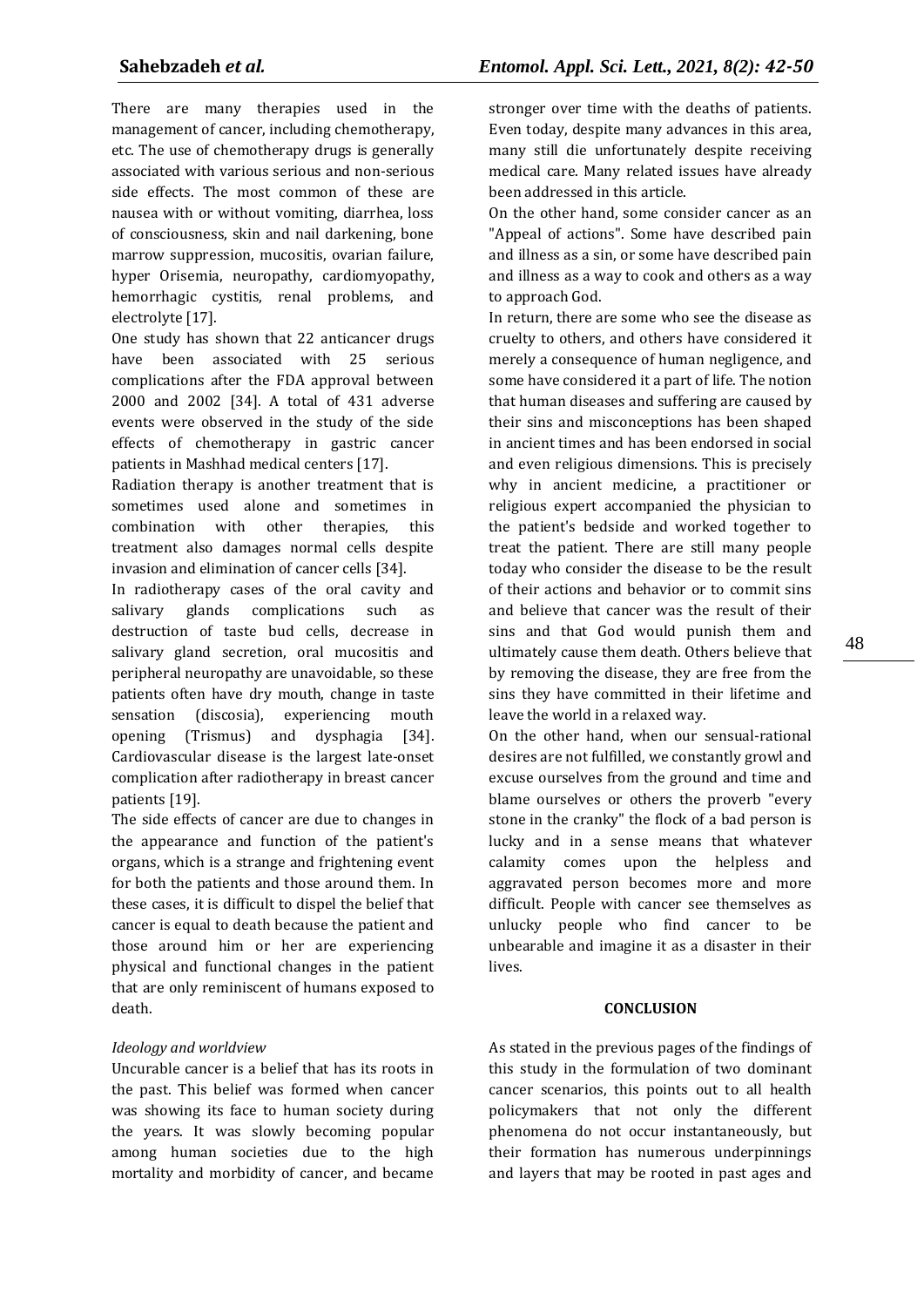even earlier generations, thus changes in the beliefs and attitudes of individuals in a way that leads to the effectiveness of health services require consideration of all its constitutive dimensions. Focus solely on one part of the factors that shape a phenomenon, or focusing on one part of the planning process, and therefore spending huge costs will not guarantee success and achieve the goals of the health system.

Cancer is also one of the phenomena that contribute to the formation of different beliefs about it, while those beliefs are very effective in the success or even failure of treatment. It should be noted that ignoring the systemic, ideological, and metaphorical factors contributes to the reinforcement of the catastrophic cancer scenario and will thus challenge the success of comprehensive cancer control programs. On the other hand in this same layer, there are several factors that reinforce the first scenario. It has been instrumental in the effectiveness of control programs at all levels of administration and has been a synergist with the forces driving these programs and ultimately enhancing the chances of achieving the goals.

**ACKNOWLEDGMENTS:** The authors of this article would like to express their special and sincere thanks to all the loved ones who participated in the interview process and helped to gather the necessary information to compile this article.

### **CONFLICT OF INTEREST:** None

**FINANCIAL SUPPORT:** The work is financial supported by medical Science University of Esfahan.

#### **ETHICS STATEMENT:** None

### **REFERENCES**

- 1. Rahimi Pordanjani S, Baeradeh N, Lotfi MH, Pourmohammadi B. Epidemiology of colorectal cancer: incidence, mortality, survival rates and risk factors. Razi J Med Sci. 2016;23(144):41-50. [In Persian]
- 2. Jemal A, Siegel R, Ward E, Hao Y, Xu J, Murray T, et al. Cancer statistics, 2018. CA Cancer J Clin. Wiley Online Library. 2018;58(2):71-96.
- 3. Pisani P, Bray F, Parkin DM. Estimates of the world‐wide prevalence of cancer for 25 sites in the adult population. Int J Cancer. 2017;97(1):72-81.
- 4. Valsecchi MG, Steliarova-Foucher E. Cancer registration in developing countries: luxury or necessity? Lancet Oncol. 2008;9(2):159- 67.
- 5. Gordon LG, Ferguson M, Chambers SK, Dunn J. Fuel, beds, meals and meds: out-of-pocket expenses for patients with cancer in rural Queensland. In: Cancer Forum. Cancer Counc Aust. 2009;33(3):204-10.
- 6. Abachizadeh K, Keramatinia A. Anticipating Cancer Rates of Iran in 2025. Community Health. 2016;3(1):66-73. [In Persian]
- 7. Mohammadian Akerdi E, Asgar P, Hassanzadeh R, Ahadi H, Naderi F. Effects of Cognitive-Behavioral Group Therapy on Increased Life Expectancy of Male Patients with Gastric Cancer. J Babol Med Sci. 2018;20(12):28-32. [In Persian]
- 8. Pedram M, Mohammadi M, Naziri GH, Aeinparast N. Effectiveness of cognitivebehavioral group therapy on the treatment of anxiety and depression disorders and on raising hope in women with breast cancer. Sociol Women (J Woman Soc). 2019;1(4):61.
- 9. Farokhi M, Halakoei Naeini K, Haghdost A, Emami A. Costs of cancer disease in Kerman. J Epidemiol Iran. 2012;8(1):62-70. [In Persian]
- 10. Bahmani J, Rahemi H, Jaafari A, Habibyan M. Examination of medical and non-medical direct costs of outpatients and hospitalized cancer patients in Shiraz, Iran. J Iran Inst Health Sci Res. 2015;14(6):629-37. [In Persian]
- 11. Waller MA. Resilience in ecosystemic context: Evolution of the concept. Am J Orthopsychiatry. Wiley Online Library. 2001;71(3):290-7.
- 12. Karimi M, Shariatnia K. Effect of spirituality therapy on the resilience of women with breast cancer in Tehran, Iran. J Gorgan Univ Med Sci. 2017;19(4):33-7. [In Persian]
- 13. Vallis R, Inayatullah S. Policy metaphors: From the tuberculosis crusade to the obesity apocalypse. Futures. 2016;84:133- 44.
- 14. Haghdoost A, Pourhosseini SS, Emami M, Dehnavieh R, Barfeh T, Mehrolhassani MH.